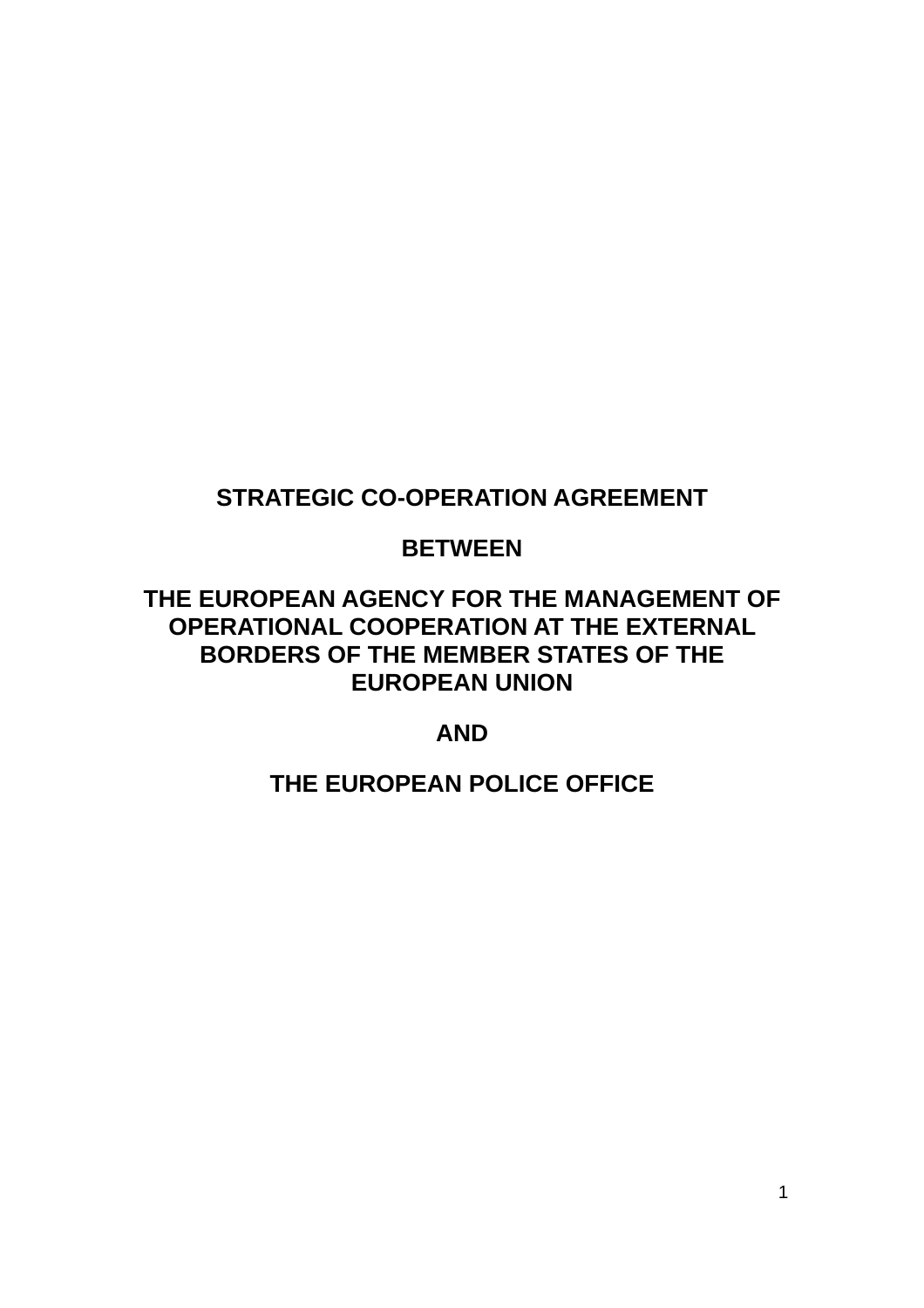# **Preamble**

The European Agency for the management of the operational cooperation at the external border of the Member States of the European Union (Frontex) and the European Police Office (Europol):

considering that it is within their common interest to enhance their cooperation;

considering that the Europol Management Board has given Europol the authorisation to enter into negotiations on a cooperation agreement and to agree to the following provisions with Frontex;

considering that Article 13 of Council Regulation (EC) No 2007/2004 of 26 October 2004 establishing a European Agency for the Management of Operational Cooperation at the External Borders of the Member States of the European Union<sup>1</sup> authorises cooperation between Frontex and Europol;

considering that the Management Board of Frontex has approved the following provisions with Europol;

Have agreed as follows:

-<br>1

OJ L 349, 25.11.2004, p. 1.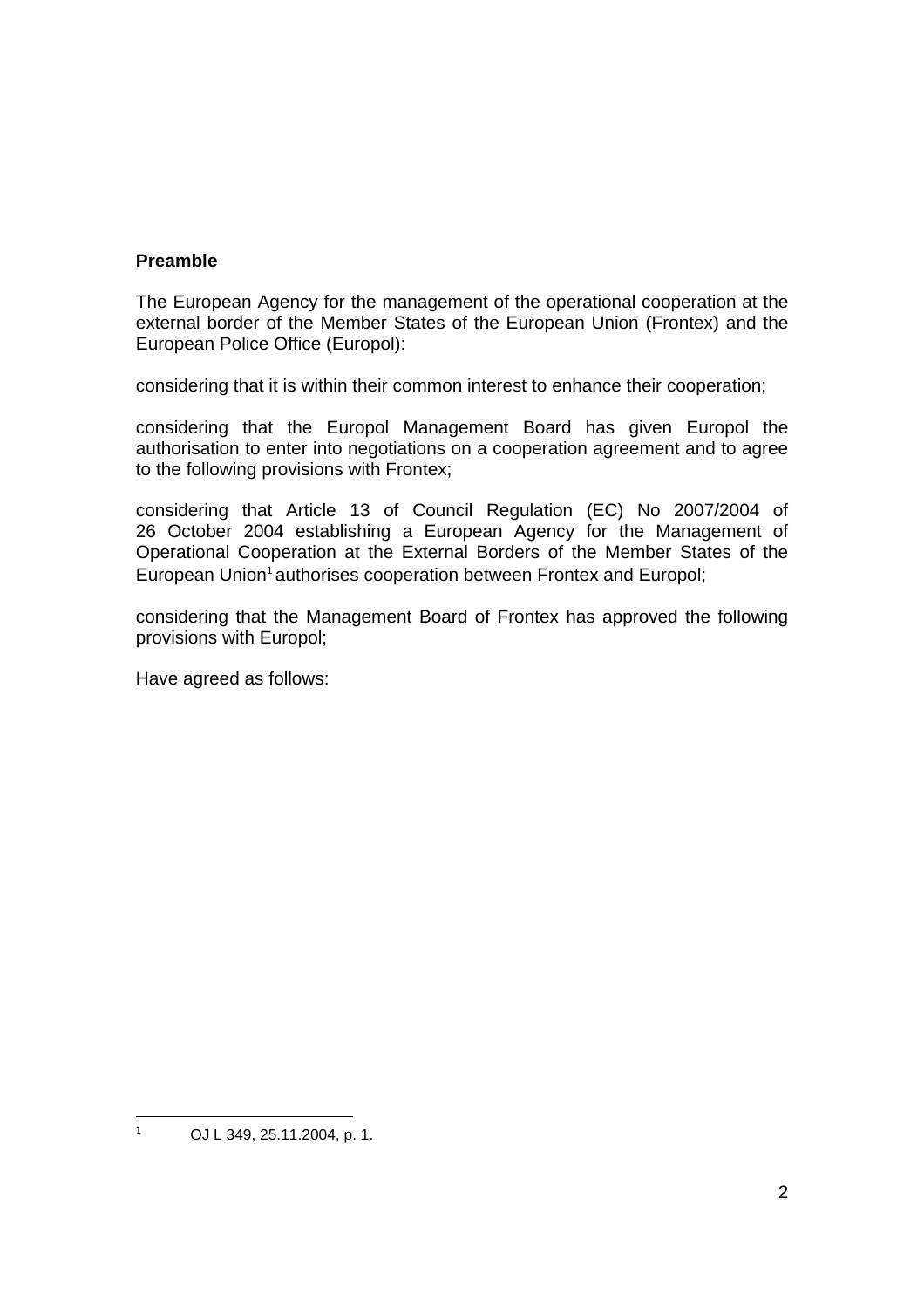# **Article 1 Purpose**

The purpose of this Agreement is to enhance the cooperation between Europol and Frontex, in particular through the exchange of strategic and technical information, as defined in Article 2. This Agreement does not authorise the transmission of data related to an identified individual or identifiable individuals.

#### **Article 2 Strategic and Technical Information**

- 1. "Strategic information" includes, but is not limited to:
	- a. enforcement actions that might be useful to suppress offences and improve the integrated border management of the Member States of the European Union;
	- b. new methods used in committing offences, in particular, those threatening the security of external borders or facilitating illegal immigration:
	- c. trends and developments in the methods used to commit offences;
	- d. observations and findings resulting from the successful application of new enforcement aids and techniques;
	- e. routes and changes in routes used by smugglers, illegal immigrants or those involved in illicit trafficking offences covered by this agreement;
	- f. prevention strategies and methods for management to select law enforcement priorities;
	- g. threat assessments, risk analysis and crime situation reports.
- 2. "Technical information" includes, but is not limited to:
	- a. means of strengthening administrative and enforcement structures in the fields covered by this agreement;
	- b. police working methods as well as investigative procedures and results;
	- c. methods of training the officials concerned;
	- d. criminal intelligence analytical methods;
	- e. identification of law enforcement expertise.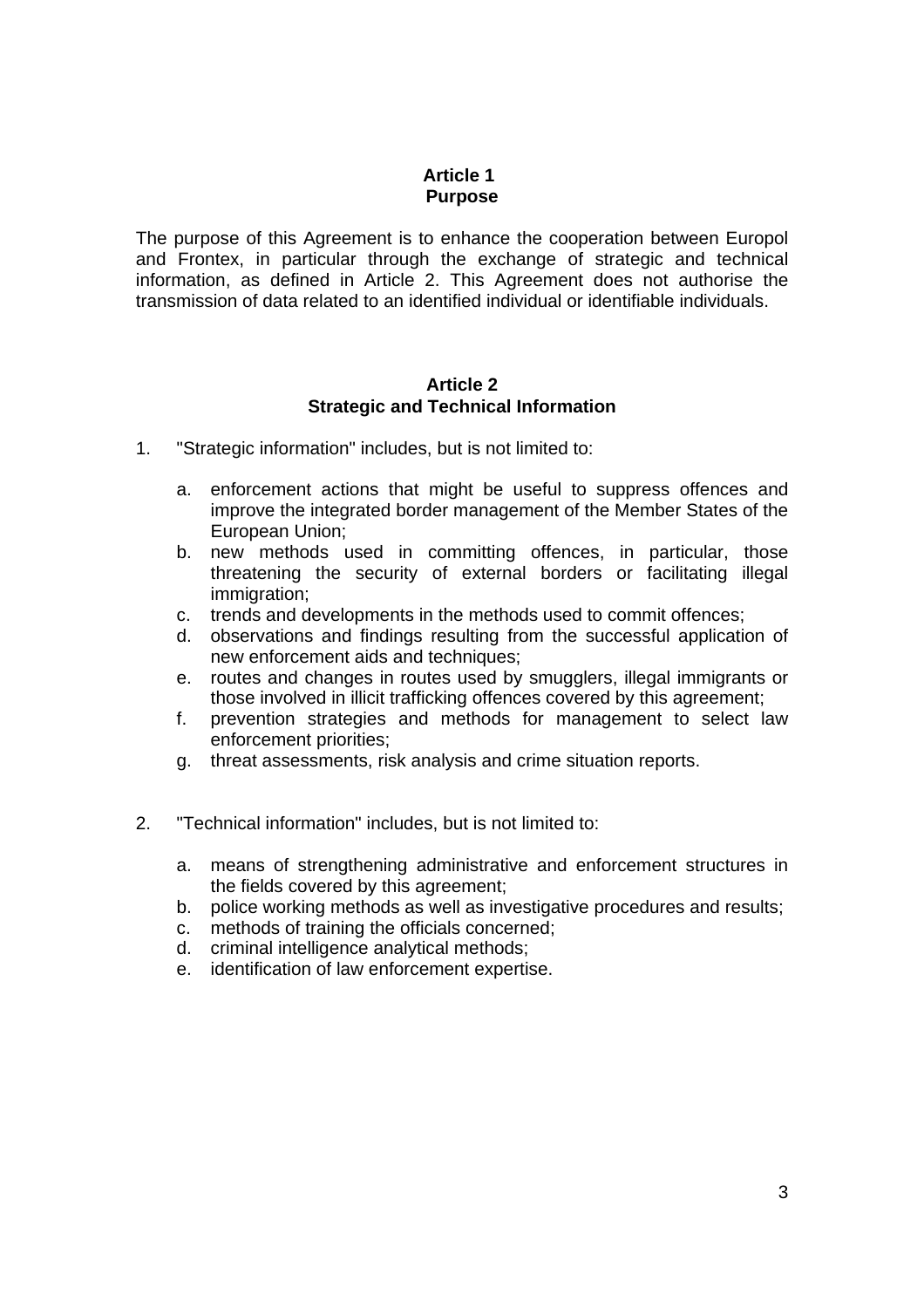### **Article 3 Areas of criminality to which the Agreement applies**

- 1. The co-operation as established in this Agreement shall, in line with the Parties' co-operation interest, relate to the performing of the tasks of Frontex and to relevant areas of crime within Europol's mandate at the date of entry into force of this Agreement, including related criminal offences, and in particular to traffic in human beings and illegal immigrant smuggling.
- 2. Related criminal offences shall be the criminal offences committed in order to procure the means for perpetrating the criminal acts mentioned in paragraph 1, criminal offences committed in order to facilitate or carry out such acts, and criminal offences to ensure the impunity of such acts.
- 3. Where Europol's mandate is changed to cover areas of crime in addition to those set forth in paragraph 1, Europol may, from the date when the change to Europol's mandate enters into force, submit to Frontex in writing a proposal to extend the scope of application of this agreement in relation to the new mandate. In doing so, Europol shall inform Frontex of all relevant issues related to the change of the mandate. This agreement shall apply in relation to the new mandate as of the date on which Europol receives the written acceptance by Frontex in accordance with its internal procedures.
- 4. For the specific forms of criminality referred to in paragraph 1 and listed in Annex 1 to this Agreement, the definitions included in that Annex shall be applicable. Whenever a change to the mandate referred to in paragraph 3 entails the acceptance of a definition of another form of crime, such a definition shall also be applicable where this form of criminality becomes part of this Agreement in accordance with paragraph 3. Europol shall inform Frontex if and when the definition of an area of criminality is amplified, amended or supplemented. The new definition shall become part of this Agreement as of the date on which Europol receives the written acceptance of the definition by Frontex. Any amendment to the document to which the definition refers shall be considered an amendment of the definition as well.

### **Article 4 Contacts**

1. High level meetings between Europol and Frontex shall take place as often as necessary to discuss issues relating to this agreement and the cooperation in general, in particular with the aim of avoiding duplication of activities and efforts.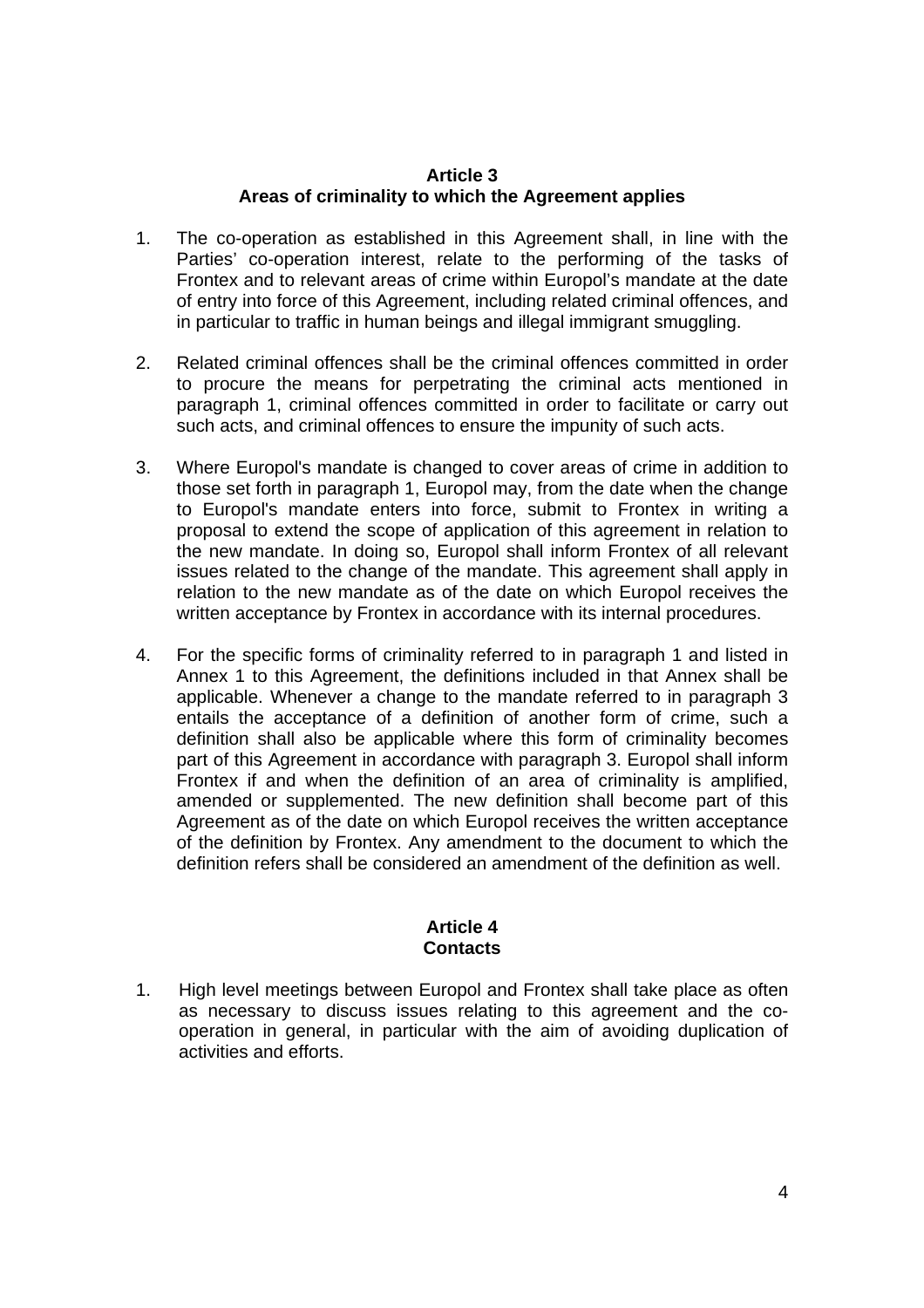2. The competent units of Frontex and Europol shall consult each other regularly on policy issues and matters of common interest for the purpose of realising their objectives and coordinating their respective activities.

#### **Article 5 Exchange of Information**

- 1. The information exchanged under this agreement shall exclusively relate to the tasks and activities of Frontex and Europol.
- 2. The exchange of information as specified in this agreement shall take place in accordance with the terms of this agreement.
- 3. Information exchanged pursuant to this agreement shall only be used for the purposes of this agreement, as specified in Article 1.
- 4. Europol shall only supply information to Frontex which was collected, stored and transmitted in accordance with the relevant provisions of the Europol Convention and its implementing regulations.
- 5. The Party providing the information may stipulate conditions on its further use. Such conditions on the usage of information may only be eliminated with the written consent of the providing Party.
- 6. Information received in accordance with the present Agreement shall not be used without the consent of the providing Party for purposes other than those for which it was provided.
- 7. Information received in accordance with the present Agreement may not be transmitted to third parties other than Member States of the European Union without the prior consent of the providing Party.
- 8. Should a request to disclose information transmitted on the basis of the present Agreement be submitted to a Party, under its public access rules, by an individual, the Party which provided this information shall be consulted as soon as possible. The consulting Party shall, pursuant to its public access rules, endeavour not to disclose the concerned information should the consulted Party object to its disclosure.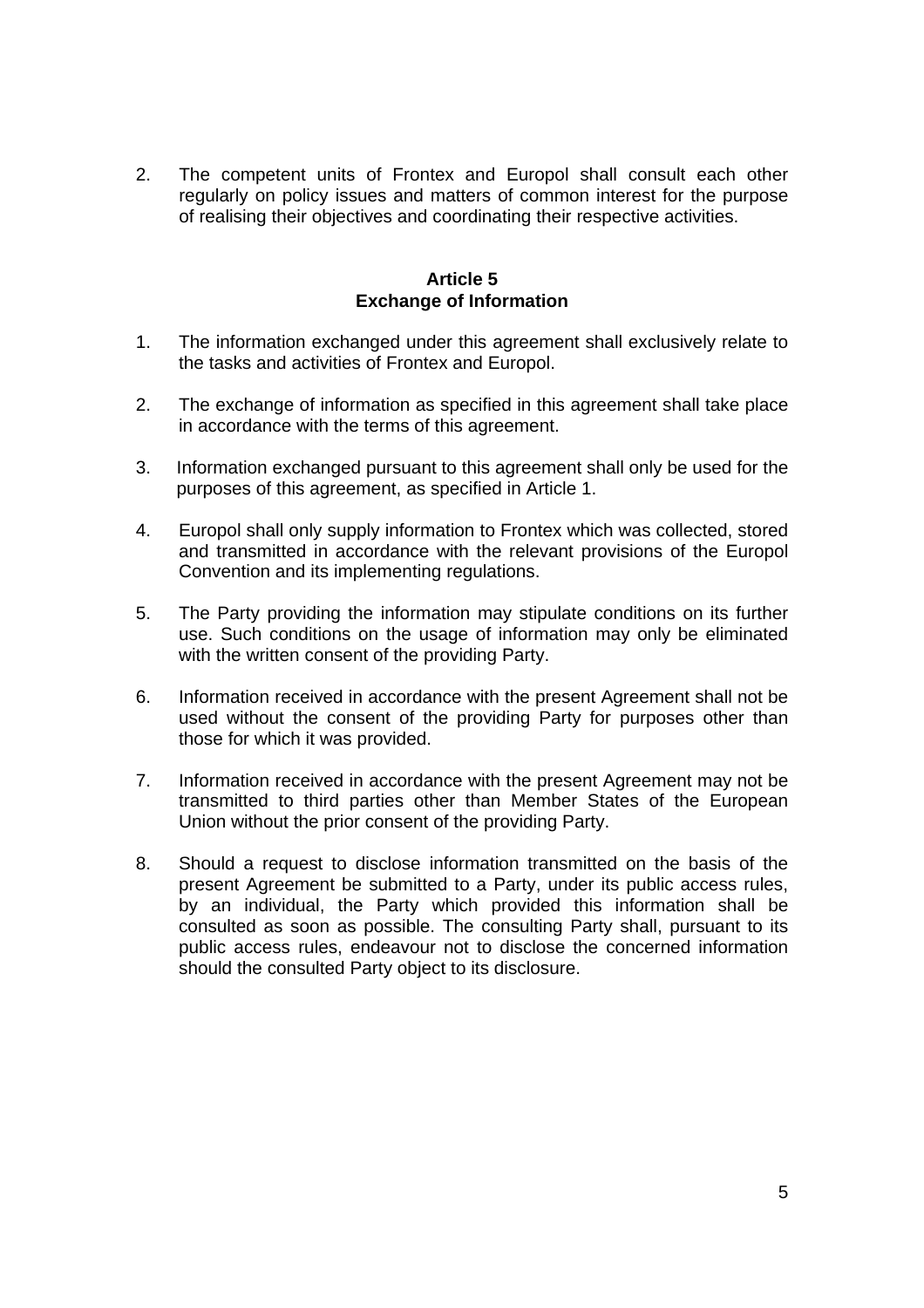#### **Article 6 Exchange and use of expertise**

Representatives of the Parties shall, as appropriate:

- a. participate in seminars, training courses, and/or other meetings organised by either of the Parties;
- b. facilitate mutual visits of experts, as well as law enforcement and other authorities' officials, in the areas of cooperation covered by this agreement;
- c. organise joint training and other activities, at different levels, for the staff of the Parties as well as for officers of the Member States and of relevant third parties.

## **Article 7 Confidentiality**

- 1. All information processed by or through Europol, except information which is expressly marked or is clearly recognisable as being public information, is subject to a basic protection level within the Europol organisation as well as in the Member States of the European Union. Information which is only subject to the basic protection level does not require a specific marking of a Europol classification level, but shall be designated as Europol information.
- 2. The Parties shall ensure the basic protection level mentioned in paragraph 1 for all information exchanged under this Agreement, by a variety of measures, including the obligation of discretion and confidentiality, limiting access to information to authorised personnel within the Parties, and general technical and procedural measures to safeguard the security of the information.
- 3. Information requiring additional security measures is subject to a classification level of Frontex or Europol, which is indicated by a specific marking. Information is assigned such a classification level only where strictly necessary and for the time necessary.
- 4. Each Party shall ensure that information received from the other Party shall, within its organization, receive a level of protection which is equivalent to the level of protection offered by the measures applied to that information by the other Party. In order to ensure the implementation of this principle, the Parties shall establish a table of equivalence between their respective confidentiality and security standards, to be laid down in a Memorandum of Understanding, to be concluded between the Director of Europol and the Director of Frontex.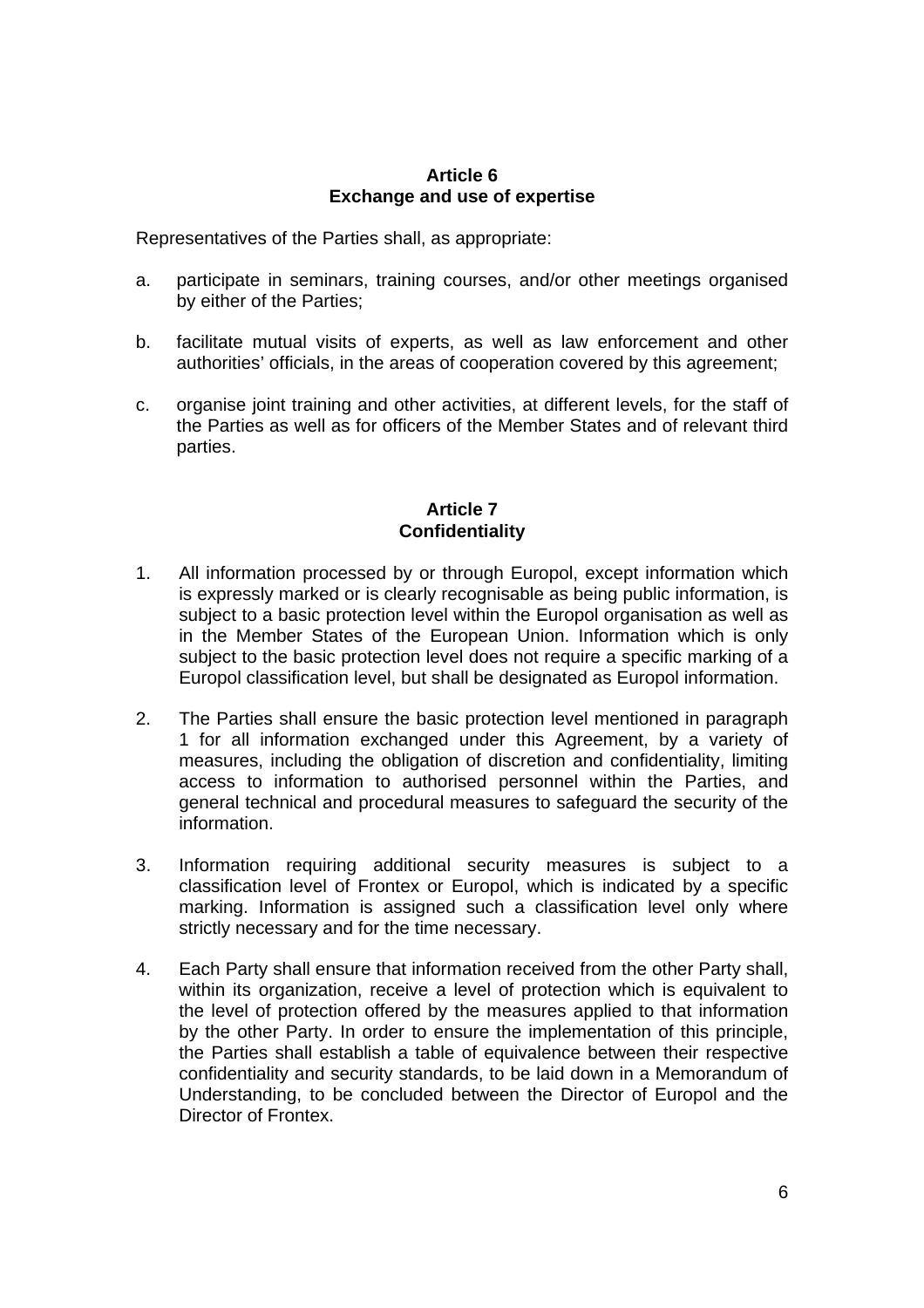5. Both Parties shall ensure that access authorisations to and protection of protectively marked information will be complied with by all competent authorities to whom information may be transmitted in accordance with this Agreement.

#### **Article 8 Confidentiality Procedures**

- 1. Each Party shall be responsible for the choice of the appropriate classification level in accordance with Article 7 for information supplied to the other Party.
- 2. In choosing the classification level, each Party shall adhere to the classification of the information under its applicable rules and take into account the need for flexibility and the requirement that classification of law enforcement information should be the exception and that, if such information has to be classified, the lowest possible level should be assigned.
- 3. If either Party on the basis of information already in its possession comes to the conclusion that the choice of classification level needs amendment, it shall inform the other Party and attempt to agree on an appropriate classification level. Neither Party shall specify or change a classification level of information supplied by the other Party without the consent of that Party.
- 4. Each Party may at any time request an amendment of the classification level related to the information it has supplied, including a possible removal of such a level. The other Party shall amend the classification level in accordance with such requests. Each Party shall, as soon as circumstances allow this, ask for amendment of the classification level to a lower one or its removal.
- 5. Each Party may specify the time period for which the choice of classification level shall apply, and any possible amendments to the classification level after such period.
- 6. Where information of which the classification level is amended in accordance with this Article has already been supplied to one or more of the Member States of the European Union or third parties, each Party shall, at the request of the other Party, inform the recipients of the change of classification level.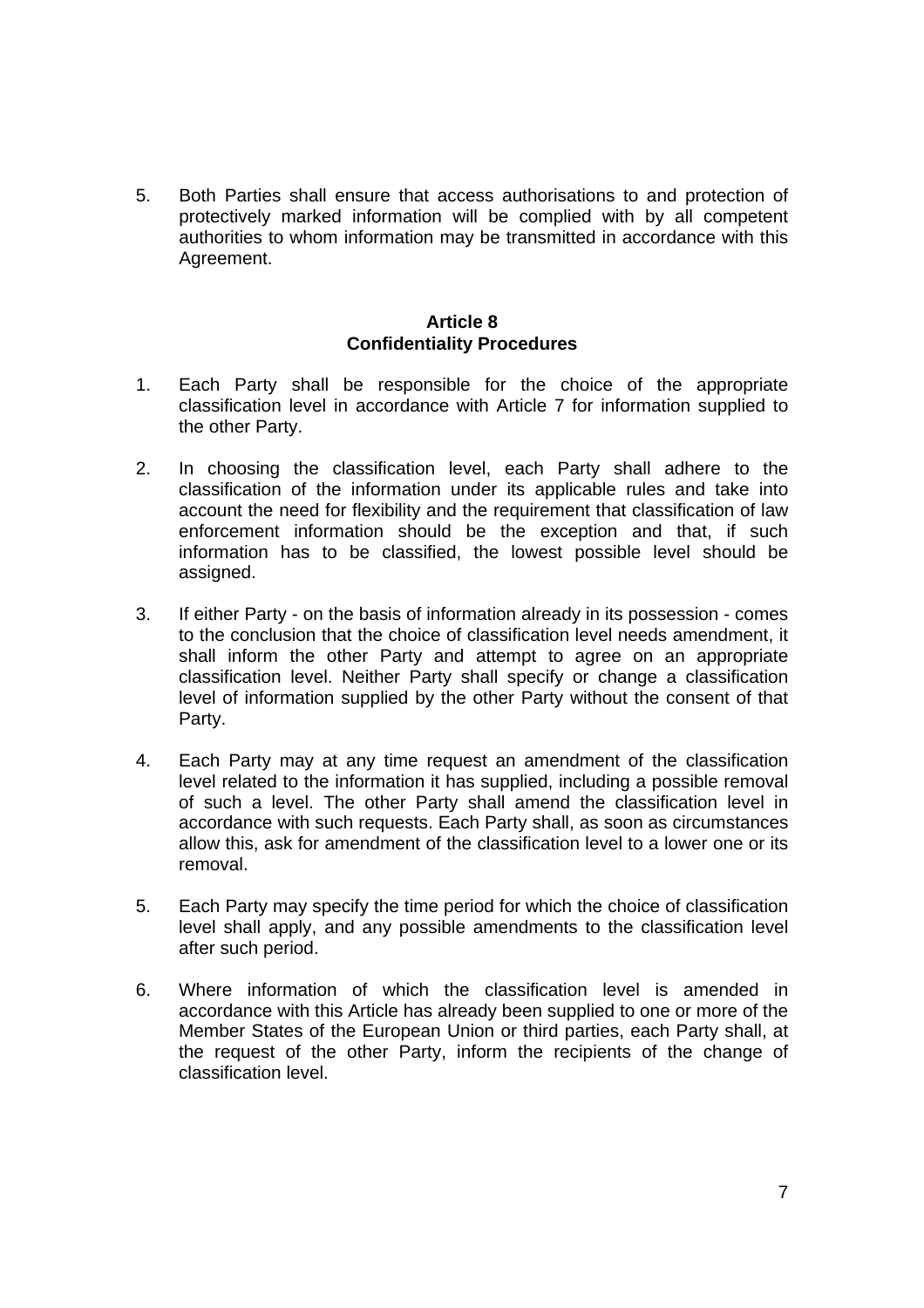7. Until the Memorandum of Understanding referred to in Article 7, paragraph 4 above has been signed, the exchange of classified information between Europol and Frontex for the purpose of this agreement is limited to the classification level Europol RESTRICTED. Europol information protected at the level Europol RESTRICTED will be protected by Frontex as EU classified information (EUCI) at the level RESTREINT UE in accordance with the security regulations of the Council of the European Union. EUCI sent by Frontex at the level RESTREINT UE will be protected by Europol as Europol information at the level Europol RESTRICTED.

# **Article 9 Expenses**

The Parties shall bear their own expenses which arise in the course of implementation of the present Agreement, unless otherwise agreed on a caseby-case basis.

# **Article 10 Liability**

- 1. If damage is caused to one Party or to an individual as a result of unauthorised or incorrect information processing under this Agreement by the other Party, that Party shall be liable for such damage.
- 2. In cases where either of the Parties is obliged to repay to Member States of the European Union or another third State or third body amounts awarded as compensation for damages to an injured party, and the damages are due to the failure of the other Party to comply with its obligations under this Agreement, that Party shall be bound to repay, on request, the amounts paid to a Member State or another third State or third body to make up for the amounts it paid in compensation.
- 3. In case no agreement can be found on the determination and compensation of damage between the Parties under this Article, the issue shall be settled in accordance with the procedure laid down in Article 11.

# **Article 11 Settlement of disputes**

All disputes which may emerge in connection with the interpretation or application of the present Agreement shall be settled by means of consultations and negotiations between representatives of the Parties.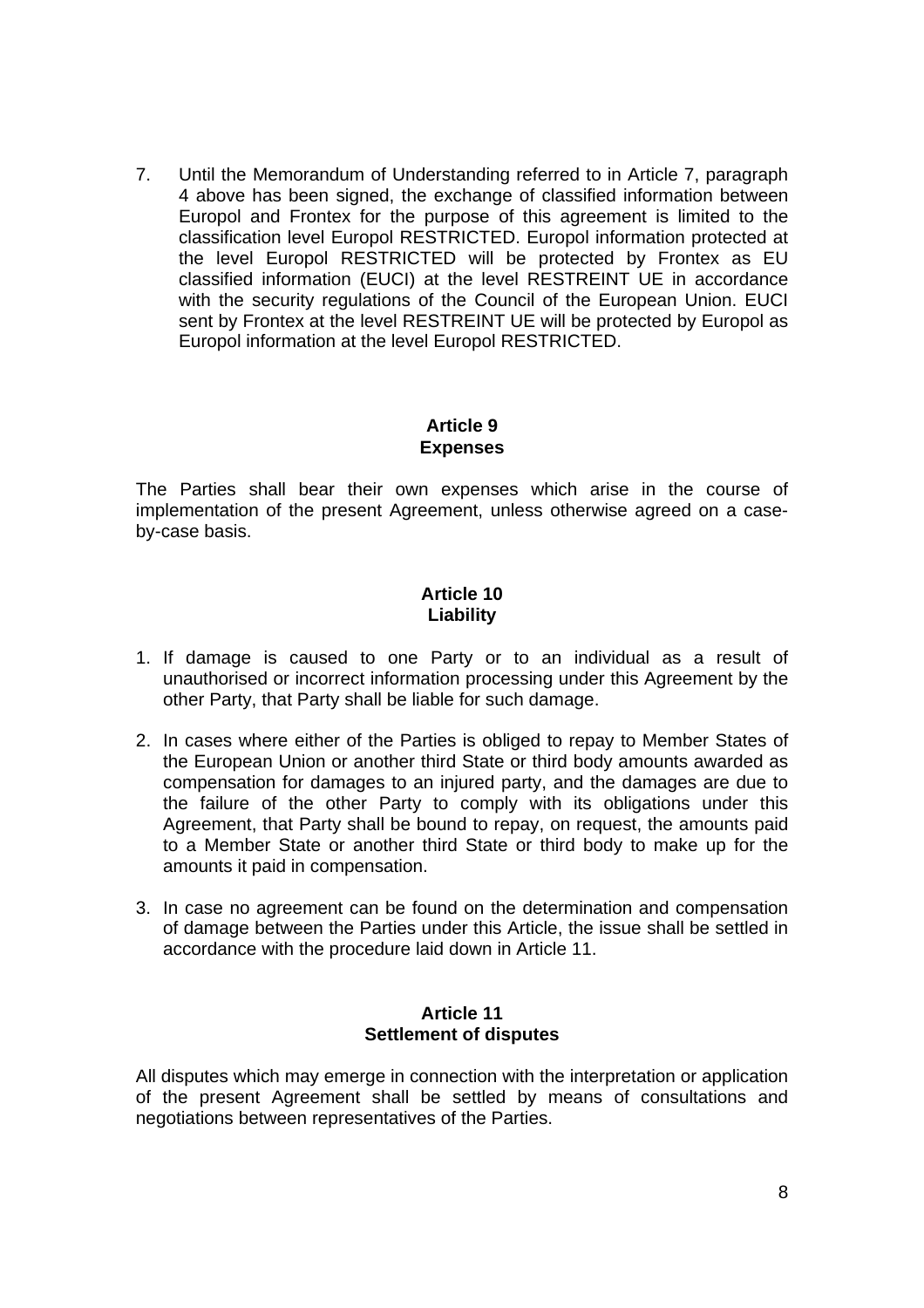# **Article 12 Termination of the Agreement**

This Agreement may be terminated in writing by either of the Parties with six months' notice.

#### **Article 13 Amendments and Supplements**

- 1. This Agreement may be amended at any time by mutual consent between the Parties. All the amendments and supplements must be in writing. Europol and Frontex may only give their consent to amendments after the approval of such amendments by their respective Management Boards.
- 2. The Annexes to this Agreement may be amended through an Exchange of Notes between the Parties.
- 3. The Parties shall enter into consultations with respect to the amendment of this Agreement or its Annexes at the request of either of them.

# **Article 14 Entry into force**

This Agreement shall enter into force on the first day following its signature.

Done at Warsaw, this twenty-eighth day of March two thousand and eight, in duplicate, in the English language.

# **For Frontex For Europol**

Ilkka Laitinen Max-Peter Ratzel Executive Director **Director** Director